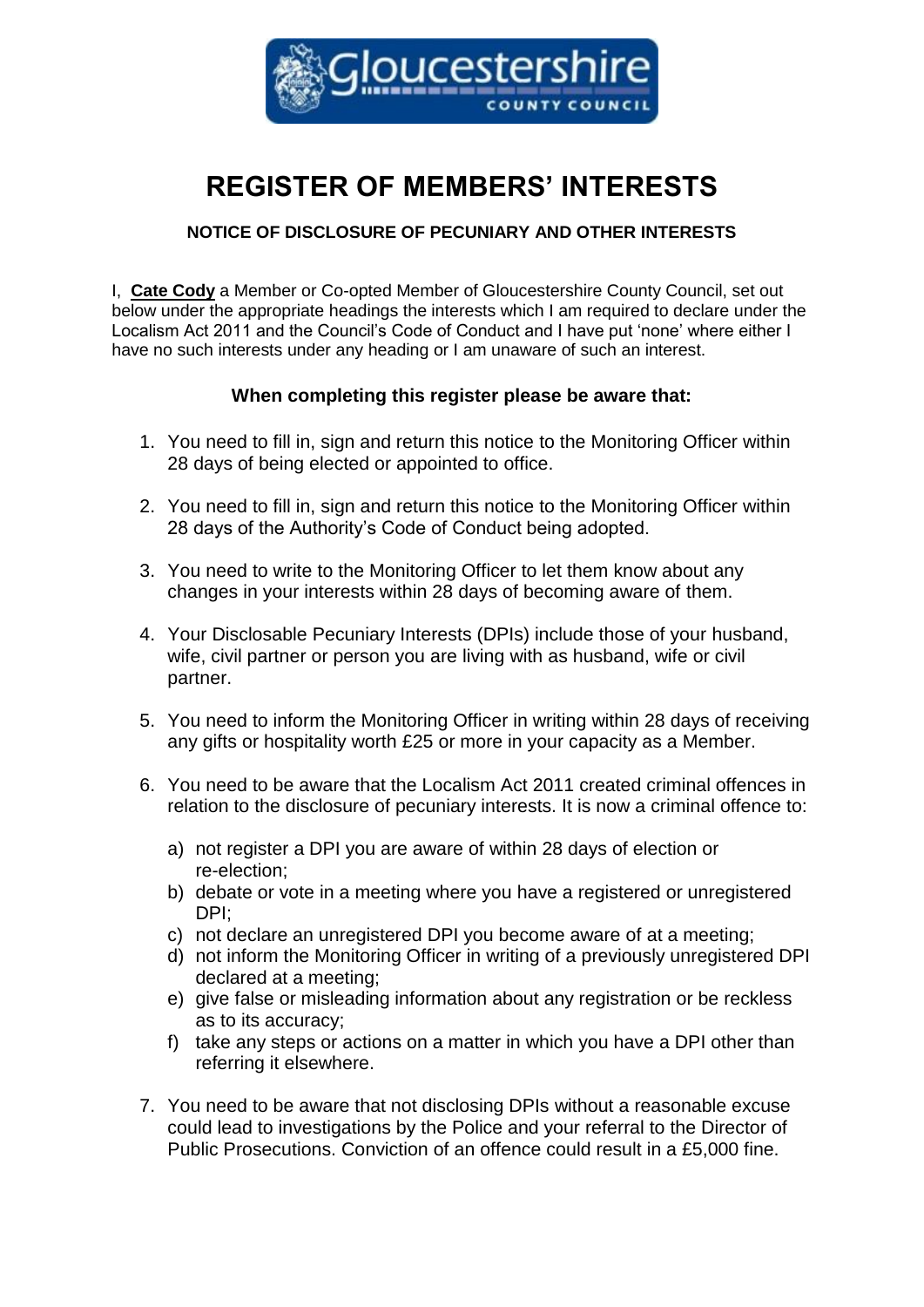# **PART A DISCLOSABLE PECUNIARY INTERESTS**

**Members must register the interests of their husband or wife, civil partner or any person that they are living with as husband or wife or civil partner, as if they are their own interests, when they know about them.**

## **1. EMPLOYMENT, OFFICE, TRADE, PROFESSION OR VOCATION**

#### **Please list work you or the persons referred to above are doing for profit or gain.**

Self employed musician Occasional public speaker

Partner is also a musician and helps at a local cafe

## **2. SPONSORSHIP**

**Please list payments or other financial benefits you or the persons referred to above have been provided as election or other expenses as part of your duties as a Member from organisations other than Gloucestershire County Council in the last 12 months.** 

**Election expenses are declared separately following each election and are available for inspection at Shire Hall, Gloucester. Please contact Democratic Services [democratic.services@gloucestershire.gov.uk](mailto:democratic.services@gloucestershire.gov.uk) or telephone 01452 324202.**

#### **e.g. anything you have received from a political party or a trade union**

Election expenses May 2021 (declared separately) from the Green Party of England and Wales.

#### **3. CONTRACTS**

**Please list contracts between you, or the persons referred to above, or a body in which you or they have a beneficial interest and Gloucestershire County Council**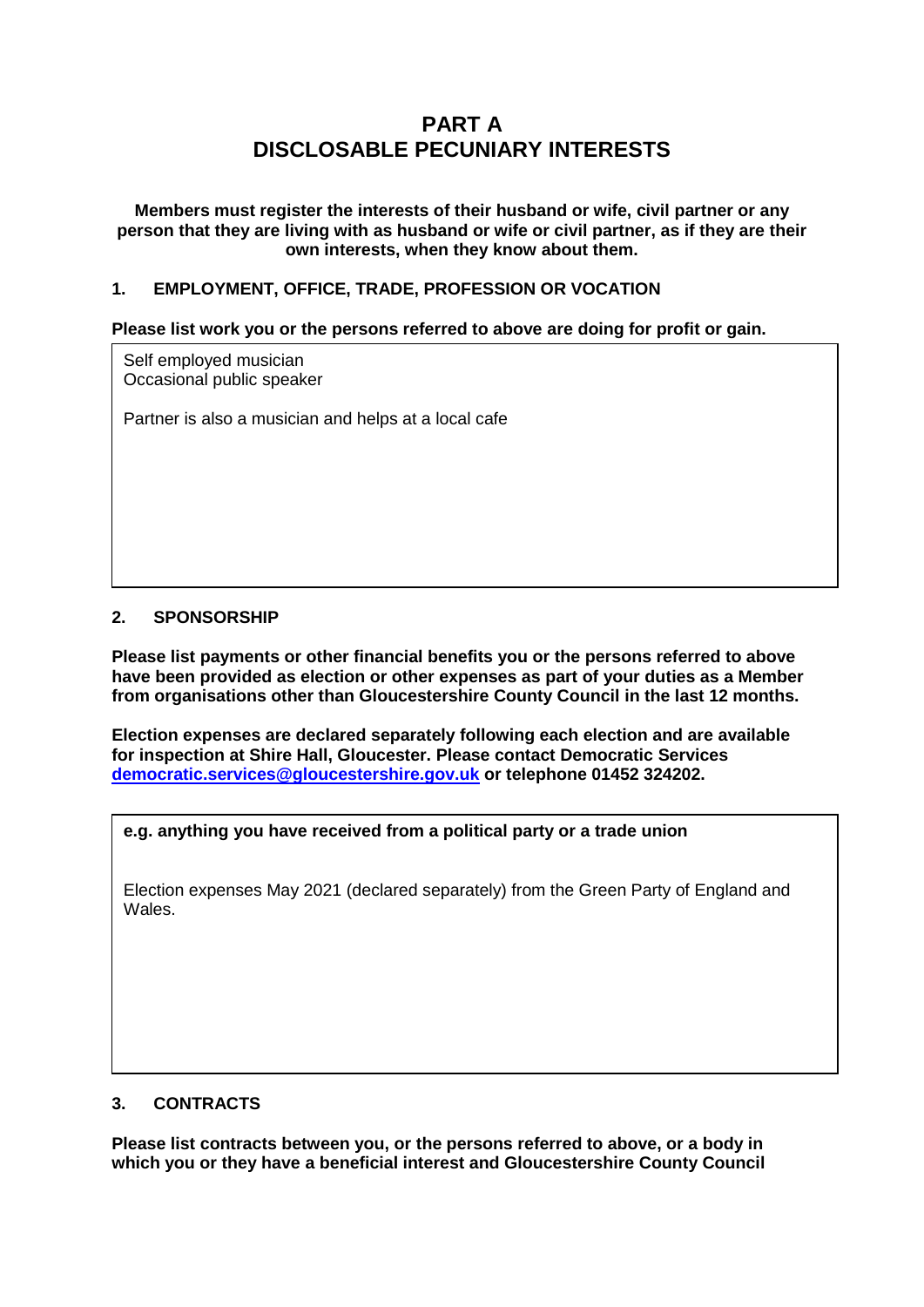- **a) in which goods or services are to be provided or works are to be executed; and**
- **b) which has not been fully discharged.**

| e.g. ongoing contracts to provide cleaning or office services |  |  |  |  |  |  |
|---------------------------------------------------------------|--|--|--|--|--|--|
| none                                                          |  |  |  |  |  |  |
|                                                               |  |  |  |  |  |  |
|                                                               |  |  |  |  |  |  |
|                                                               |  |  |  |  |  |  |

#### **Please list beneficial interests in land within the area of Gloucestershire County Council.**

**e.g. your home, and any other land that you own, including any land or building that you or the persons referred to above receive rent from**

Home address in Tewkesbury, property in Northway. Details provided to Monitoring Officer

# **5. LICENCES**

**4. LAND** 

**Please provide details of licences (held alone or jointly with others) to occupy land in the area of Gloucestershire County Council for a month or longer.** 

**e.g. any property you are renting, any permissions you hold to erect temporary buildings such as horse stables**

None

#### **6. CORPORATE TENANCIES**

**Please provide details of tenancies in which the tenant is a body you or the persons referred to above have a beneficial interest in and the landlord is Gloucestershire County Council.**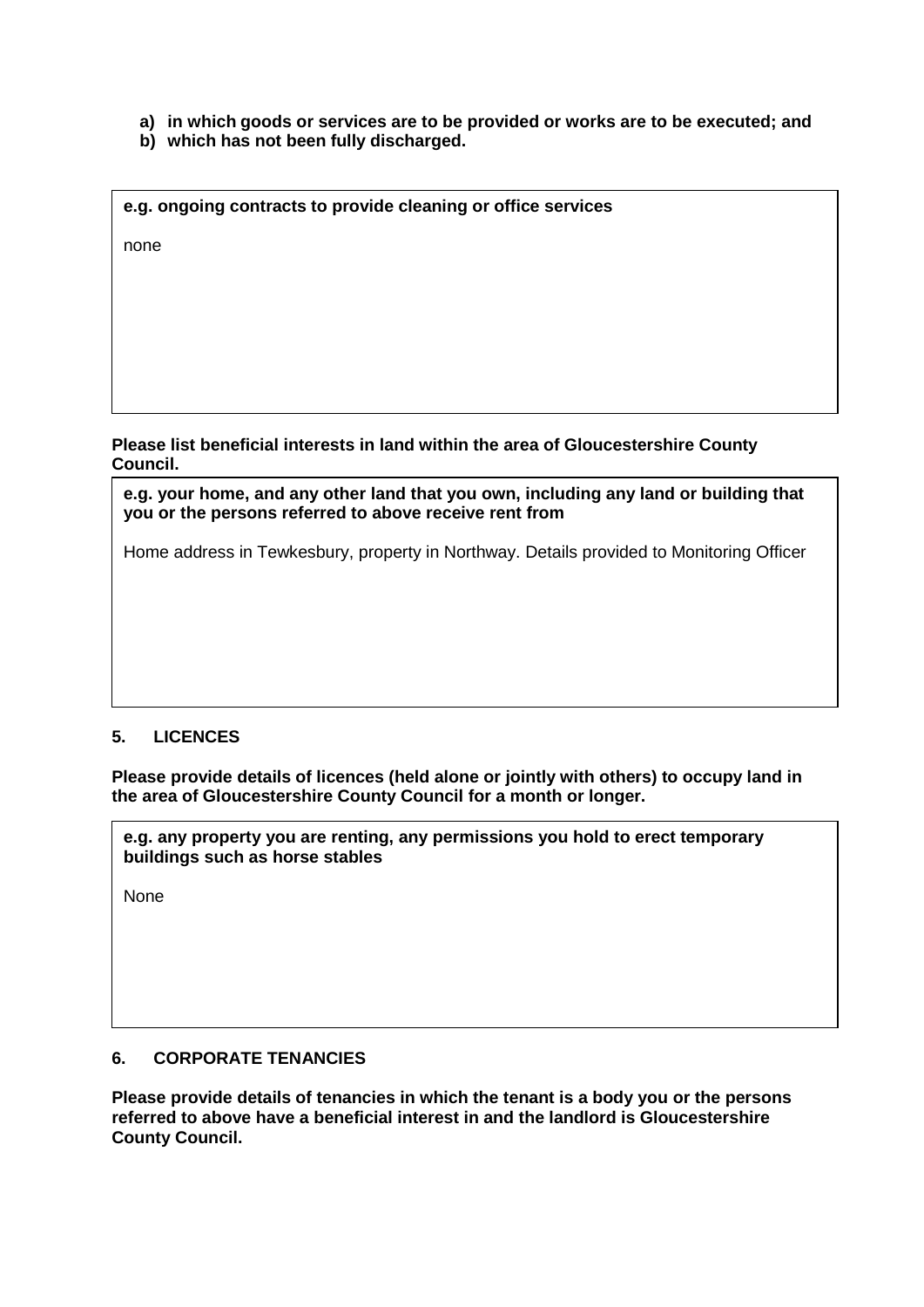| e.g. buildings and land rented/leased from the County Council such as farmland |  |
|--------------------------------------------------------------------------------|--|
| <b>None</b>                                                                    |  |
|                                                                                |  |

# **7. SECURITIES**

**Please provide details of any beneficial interest in securities of a body with a place of business or land within the area of Gloucestershire County Council where either:**

- **a) the total value of your securities are more than £25,000 or one hundredth of the total issued share capital of that body; or**
- **b) if the share capital of that body is of more than one class, the total nominal value of the shares of any one class in which you, or the persons referred to above, has a beneficial interest exceeds one hundredth of the total issued share capital of that class.**

None

**Please Note:** after completing Part A, if you think that you have listed a 'sensitive' interest that could lead to you or a connected person being subject to violence or intimidation, please let the Monitoring Officer know. If the Monitoring Officer feels that you do have a 'sensitive' interest, the interest will not be put on the public register of interests.

# **PART B GIFTS AND HOSPITALITY**

Members are required to register any gifts and hospitality worth £25 or more provided to them or the persons referred to above in their capacity as a Councillor.

#### **8. GIFTS AND HOSPITALITY**

| <b>Date</b> | Person/organisation<br>making offer | <b>Details of Gift etc</b> | Accepted/<br>declined | Value (if<br>over<br>£25) |
|-------------|-------------------------------------|----------------------------|-----------------------|---------------------------|
|             |                                     |                            |                       |                           |
|             |                                     |                            |                       |                           |
|             |                                     |                            |                       |                           |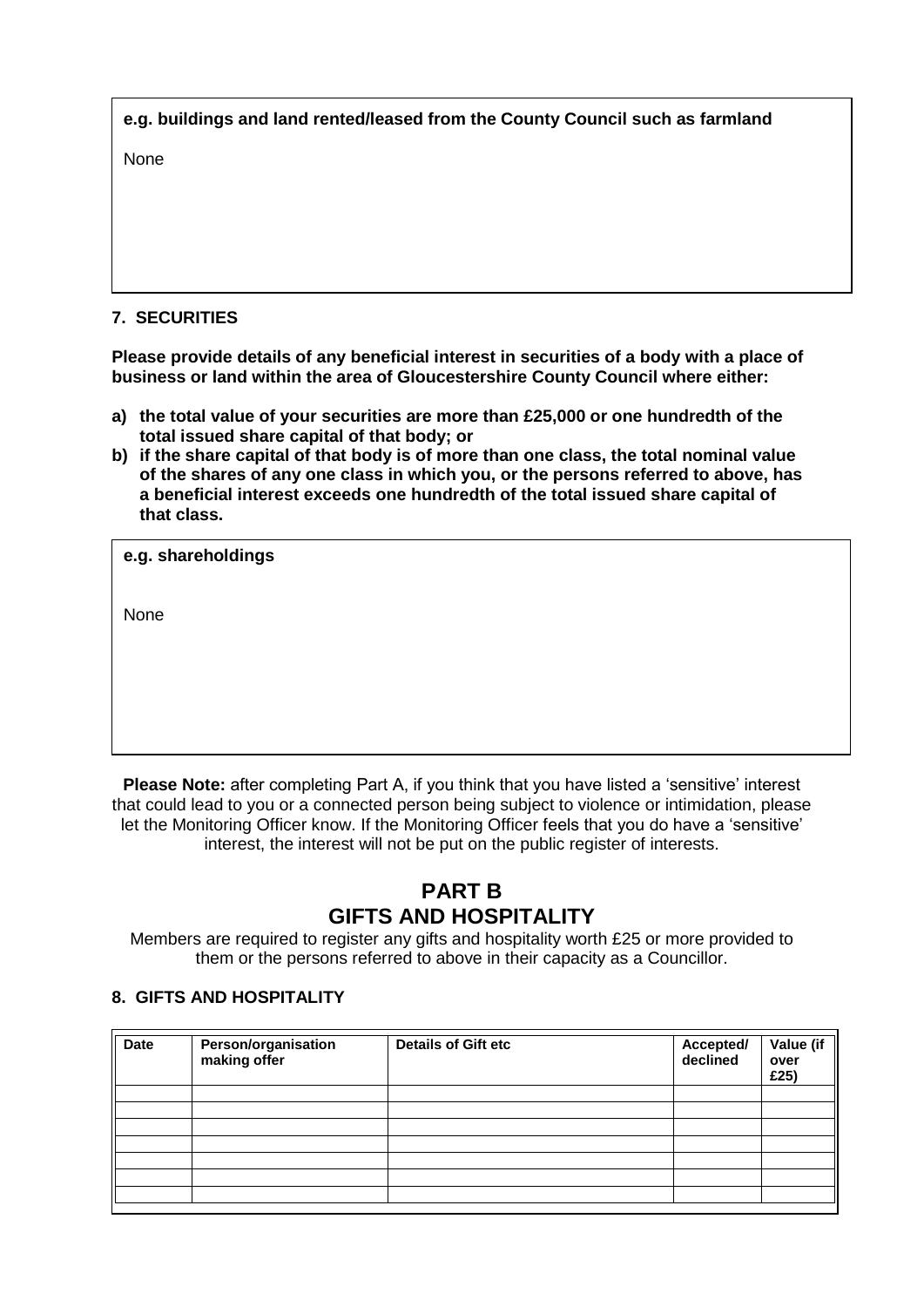# **PART C OTHER INTERESTS**

Members are asked to voluntarily register any other interest held by **the Member** only.

## **9. MANAGEMENT OR CONTROL**

**Bodies you have been appointed to or nominated to by the County Council.**

#### **e.g. boards, partnership organisations and project groups.**

None

## **10. PUBLIC / CHARITABLE AND OTHER EXTERNAL BODIES**

**Bodies you are a member of or in a position of general control or management of, that:** 

- **a) exercise functions of a public nature;**
- **b) have charitable purposes;**
- **c) or seek to influence public opinion or policy.**

**e.g. political parties, trade unions, charitable organisations and groups that act like pressure groups who are actively trying to influence public opinion or policy.** 

Tewkesbury Borough Councillor, Tewkesbury Town Councillor

Tewkesbury Nature Reserve – management committee and species monitoring group Roses Theatre – Board member and trustee

Member: Green Party of England and Wales, CND, Hedgehog Preservation Society, Friends of the Earth, Community R4C, Extinction Rebellion, Equity, Cheltenham and Tewkesbury Cycling Campaign, Gloucestershire Climate Action Network (steering group member),

Lead: Stonehills Community Group (informal), Plastic-free Tewkesbury, Tewkesbury Toads on the Roads.

Outside organisations representative: PPNP (as Borough Councillor), CPRE (As Town Councillor), TTRP (as Town Councillor)

#### **PLEASE ENSURE THAT YOU SIGN THE DECLARATION ON THE NEXT PAGE.**